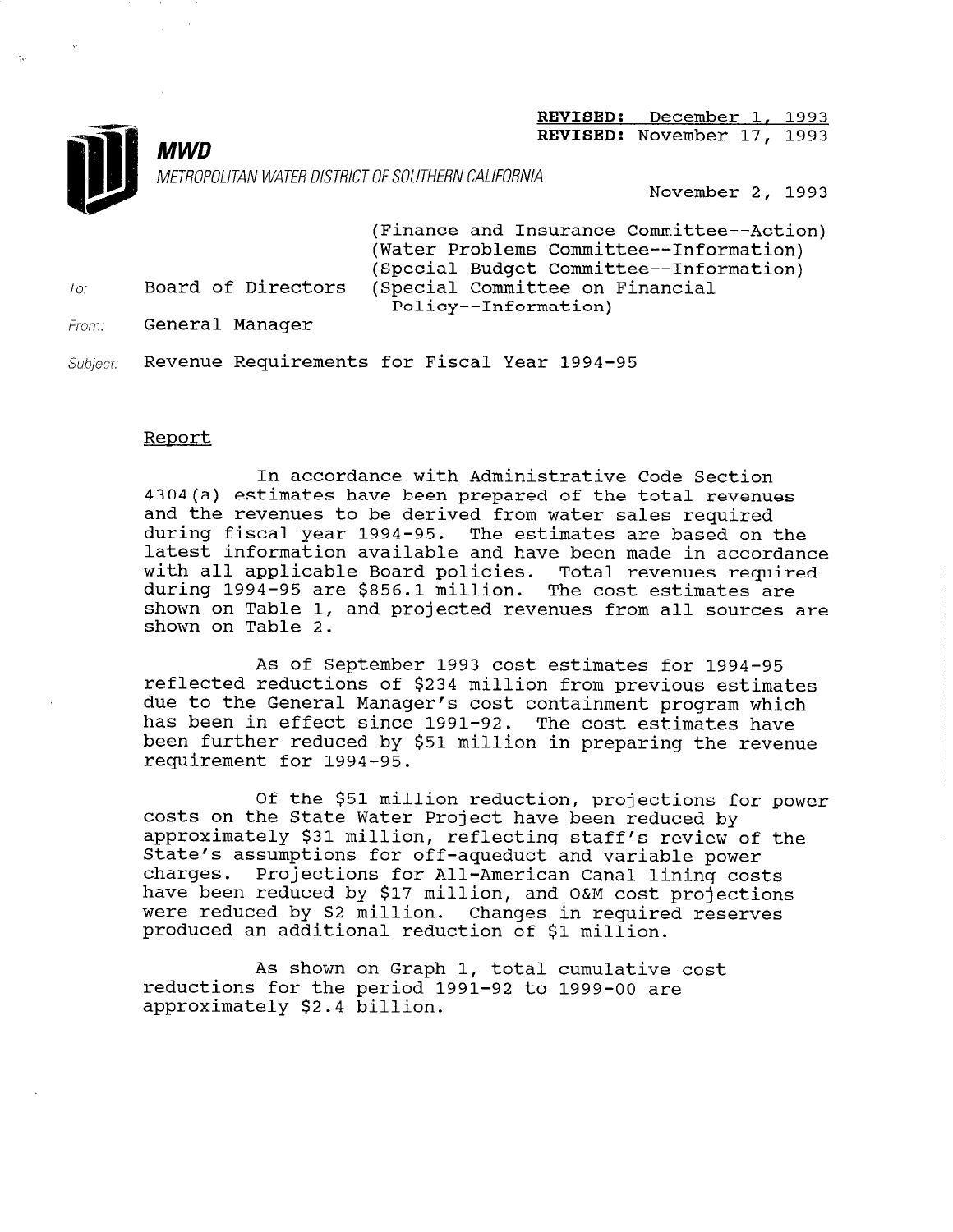# Major Cost Categories

# State Water Project and Water Transfers

As shown on Table 1, total 1994-95 costs under the State Water Project and for water transfers are estimated to be approximately \$306.2 million (net of projected credits and based on projected water deliveries of 534,000 acre-feet). Experience has shown that such costs can vary as much as plus or minus \$40 million depending on water supply availability and State Project operations. A total of \$24 million has been included in the estimates for potential water transfers, purchases and exchanges of up to 100,000 acre-feet. The total estimate is an increase of \$46.6 million over projected actual for the current fiscal year. The increase is the result of projected increases in variable power unit rates, additional costs for off-aqueduct power, and an additional \$12 million for potential water transfers.

#### Water Management Programs

The cost estimates reflect the District's increasing commitment to water conservation, local projects development and groundwater recovery. Total funding in 1994-95 for these water management programs will increase \$7.4 million (28 percent) over current year projections to a total of \$33.8 million. The increase reflects a ten percent increase in the conservation credits program, an additional 20,000 acre-feet of reclaimed water production, and the addition of four groundwater recovery projects with a projected net water production of 12,000 acre-feet.

## Colorado River Supplies

It is anticipated that approximately 1.2 million acre-feet will be delivered through the Colorado River Aqueduct (CRA) during 1994-95. Payments for power are Aqueduct (CRA) during 1994-95. Payments for power estimated to be \$37.4 million. It is projected that<br>expressimately \$30 million will be spent for the Imperi approximately 339 million will be spent for the imperial<br>Indiantien District Agreement (IID), the All American Canal Irrigation District Agreement (IID), the All American Canal Lining Project, and the Palo Verde Irrigation District Test Land Fallowing Project. The projected overall increase of \$14.2 million in costs over current year projections is mainly a result of a deferral of a portion of the capital expenditures for the IID Agreement from January 1994 to January 1995.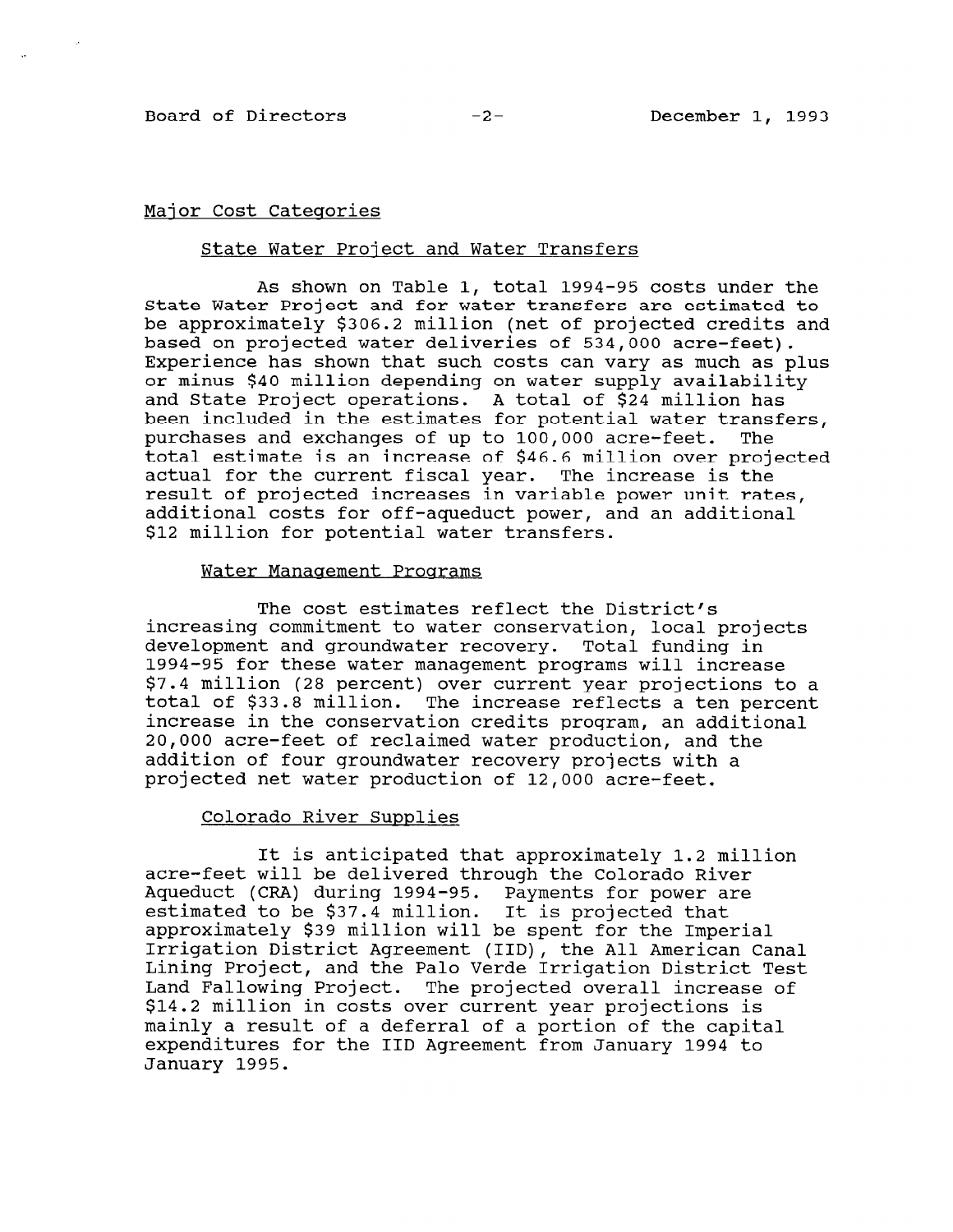# Board of Directors -3- December 1, 1993

## MWD Capital Proqram

Costs in 1994-95 for all outstanding debt issues, including the current Capital Improvement Program, are estimated to be \$207.7 million. This total includes \$78.9 million in debt service payments for revenue bonds, \$57.1 million for general obligation bonds, \$2.3 million for commercial paper, and \$69.4 million in pay-as-you-go expenditures. Projections indicate that costs will increase by \$36.1 million over 1993-94. Of the increase, \$30.2 million relates to discontinued capitalized bond interest payments under the junior lien bond resolution. Interest payments for the \$550 million revenue bonds sold in August 1992 were capitalized in order to reduce the increase in water rates during the drought.

# MWD O&M and Operating Equipment

Projected Operation and Maintenance expenditures of \$211.5 million are \$11.1 million greater than the current year projection. The estimate is based on an assumed 4 percent cost escalation and scheduled increases of approximately \$3 million in lease payments.

# Adiustments in Reserves

A reserve adjustment of \$20.6 million is required due to increases in debt service funds to service revenue bonds. This is an increase of \$11.4 million over the current year projection. The reserve requirements are calculated in accordance with revenue bond covenants and Board policies.

#### Summary of Year Over Year Costs

The following year over year comparative summary of costs is detailed by component on Table 1:

|                    |  |          | Current Projected Projected |          |
|--------------------|--|----------|-----------------------------|----------|
|                    |  |          | <u>Budget Actual</u>        | 1994-95  |
| Total Use of Funds |  | \$862.7M | \$729.3M                    | \$856.1M |

The \$133.4 million decrease in costs from current budget to projected actual for 1993-94 is detailed below:

| -State Water Project<br>-Colorado River Aqueduct Supplies<br>-Adjustments in Reserves<br>-Other Changes | (5 65.3M)<br>25.6M)<br>42.1M)<br><u>.4M)</u> |
|---------------------------------------------------------------------------------------------------------|----------------------------------------------|
| Total Change:                                                                                           | ( \$133.4M)                                  |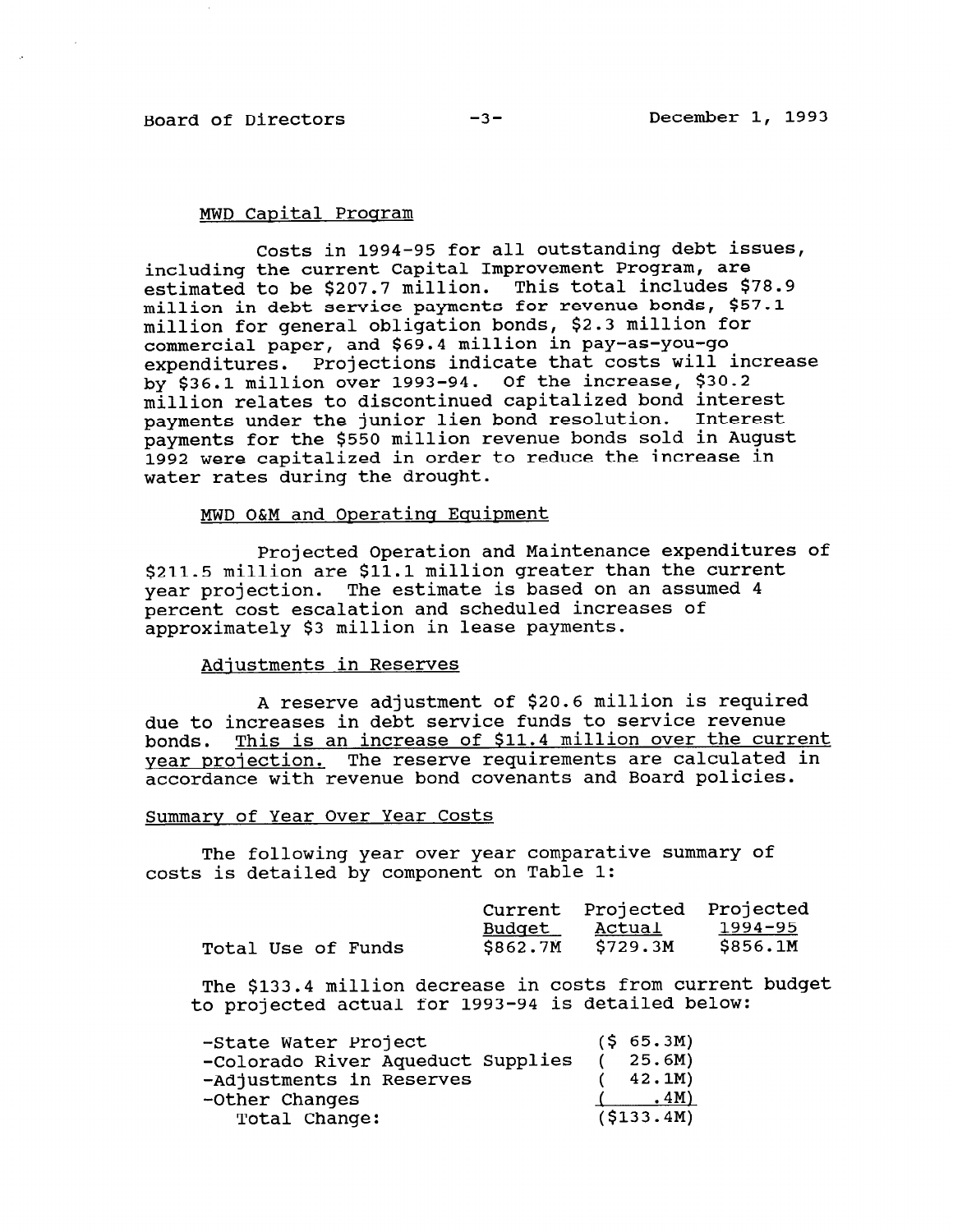$\mathcal{L}^{\text{max}}$ 

The cost increase from the 1993-94 projected actual to 1994-95 is \$126.8 million. The specific increases are explained in the narrative above for each major cost category.

# Recommended Revenue Structure

A two-year program of rates and charges has been proposed as a result of the Financial Structure Study and is being considered for approval by your Board. The new structure is described in detail in the General Manager's letter entitled "Financial Structure Study Recommendations of Rate Structure and Additional Revenue Sources" dated December 1, 1993.

Under the proposed revenue structure the water standby (parcel) charge would be imposed in 1994-95, and be discontinued thereafter. A readiness-to-serve charge would replace the standby charge in 1995-96, and be set at approximately \$66 million, an amount sufficient to recover non-tax supported debt service attributable to the portion of the Capital Improvement Program for reliability and quality needs of existing users. A connection maintenance charge would be imposed in 1995-96 to collect a portion of the costs associated with maintaining each agency's service connections. Total collections under this charge for 1995-96 are estimated to be approximately \$7.0 million.

The proposal also includes a "new demand charge" to help fund the cost of meeting new demands on MWD and a treated peaking charge. These charges would also go into effect during 1995-96, but would not produce revenues until 1996-97.

Under the recommended structure, total revenues required during 1994-95 will be \$856.1 million. Revenues from taxes (to be levied at the same rate as in 1993-94), the IIOM CARES (CO DE IEVIEU AC CHE SAME IACE AS IN 1999) water standby charge, interest, power recoveries, dha Gross receptors required from when sales are projected to be Gross revenues required from water sales are projected to be<br>\$669.5 million. To hold the combined fiscal impact of the pooy. I million. It have water rate and the water treatment INCreases in the pase water rate and the water treatment surcharge to approximately 6.5 percent it is estimated that approximately sip.s million will be required from the Rate Stabilization Fund to cover the projected revenue<br>deficit. Therefore, the net water revenue requirement for 1994-95 is reduced to \$654.2 million.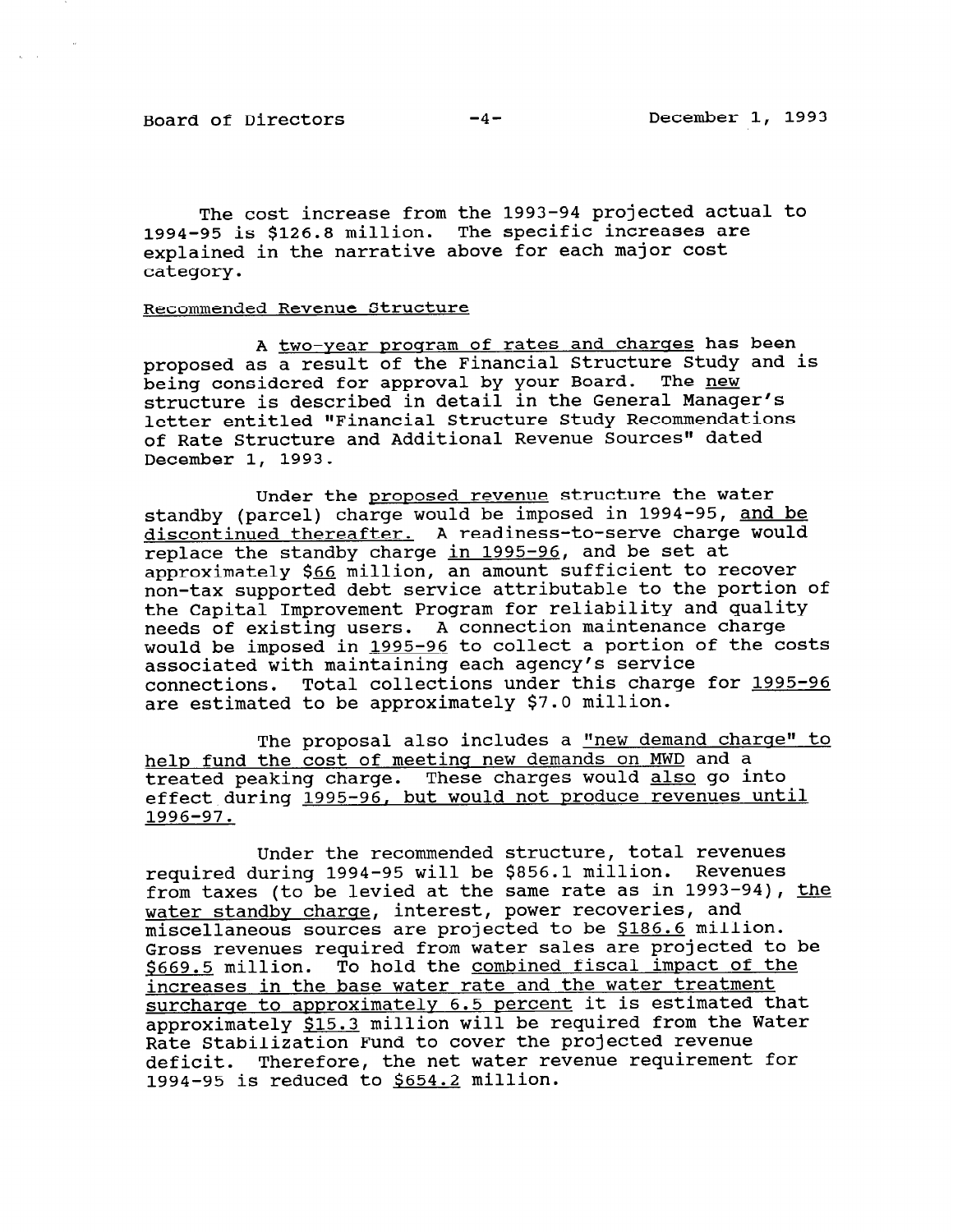$\chi_1=\chi_2$ 

Table 3 shows the estimated net retail effect of the proposed rate increases of \$17 per acre-foot on the base rate and \$10 per acre-foot on the treatment surcharge.

The recommendations made in this letter are exempt from the California Environmental Quality Act because they can have no possible effect on the environment.

#### Board Committee Assignments

This letter is being referred to:

The Special Budget Committee because of its authority to review and make recommendations on proposed annual budgets pursuant to Administrative Code Section 2531;

The Finance and Insurance Committee because of its authority to study, advise and make recommendations with regard to the determination of revenues to be obtained through sales of water, water standby or availability of service charges and the levying of taxes pursuant to Administrative Code Section 2441(e); and

The Water Problems Committee because of its authority to study, advise and make recommendations with regard to policies affecting the selling prices of water and policies regarding water standby and availability of service charges within the District pursuant to Administrative Code Section  $2481(c)$ , (e) and (f).

The Special Committee on Financial Policy because of its authority to study, advise and make recommendations with regard to financial policies of the District.

#### Recommendations

#### FINANCE AND INSURANCE COMMITTEE FOR ACTION.

It is recommended that the Finance and Insurance Committee:

1) Approve the use of up to \$15.3 million from the Water Rate Stabilization Fund to pay a portion of fiscal year water kate Stabilization rund to pay a portion of fiscal year. rate in costs in order to mitigat

2) Make a determination that the water standby z) have a decentracion that the water stands charge be continue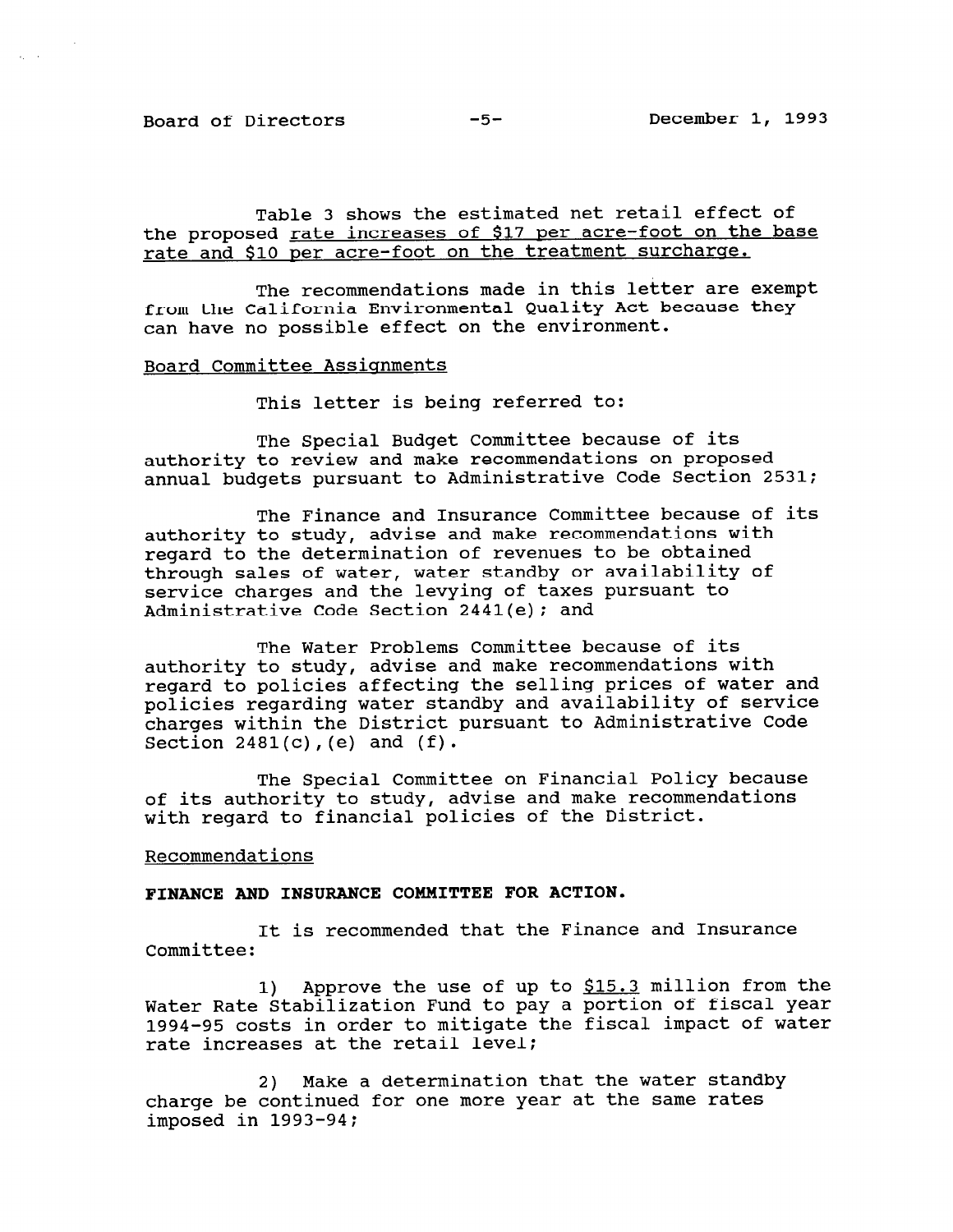Board of Directors -6- December 1, 1993

 $\tilde{\mathcal{E}}_{\mathbf{r}}$  ,  $\tilde{\mathcal{E}}$ 

3) Make a determination that a readiness-to-serve charge of approximately \$66 million be imposed in 1995-96 to replace the water standby charge and assure full coverage of non-tax supported debt service;

4) Make a determination that a connection maintenance charge of approximately \$7 million be imposed in 1995-96;

5) Make a determination that revenues required from water sales during fiscal year 1994-95 should not be less than \$654.2 million; and

6) Forward these determinations to the Water Problems Committee for consideration at its January 1994 meeting.

 $John$  R. Wodraska

CGP/KRN:jg

Attachments

94-95REV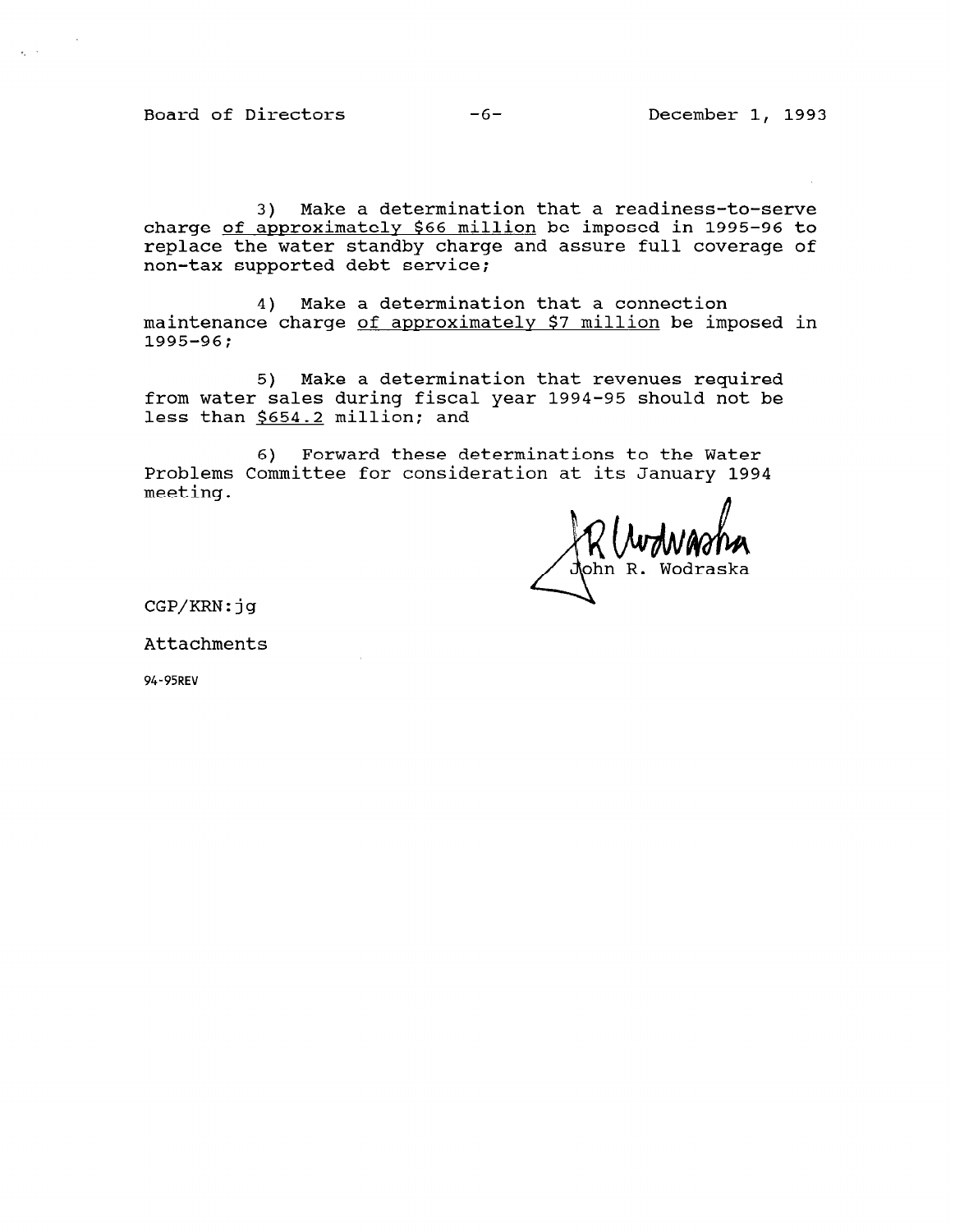TABLE 1

# PROJECTED COSTS

(CASH BASIS - \$ IN THOUSANDS)

|                                  | <b>ANNUAL</b><br><b>BUDGET</b><br>1993-94 | <b>PROJECTED</b><br><b>ACTUAL</b><br>1993-94 | 1894395  | 1995-96   | 1996-97     |
|----------------------------------|-------------------------------------------|----------------------------------------------|----------|-----------|-------------|
| STATE WATER PROJECT              | \$312,913                                 | \$247,569                                    | Sere and | \$304,724 | \$322,865   |
| <b>WATER TRANSFERS</b>           | 12,000                                    | 12,000                                       | 23000    | 24,000    | 24,000      |
| <b>COLORADO RIVER SUPPLIES</b>   | 87,655                                    | 62,018                                       | 7346     | 86,333    | 94,694      |
| <b>WATER MANAGEMENT PROGRAMS</b> | 26,400                                    | 26,400                                       | 83800    | 43,774    | 57,121      |
| <b>MWD CAPITAL PROGRAM</b>       | 172,068                                   | 171,668                                      | evale    | 261,027   | 320,995     |
| MWD O&M AND OPER. EQUIPMENT      | 200,376                                   | 200,376                                      | 21.XX    | 220,716   | 230,138     |
| ADJUSTMENTS IN RESERVES          | 51,325                                    | 9,241                                        | KX K.    | 14,550    | 20,969      |
| <b>TOTAL OBLIGATIONS</b>         | \$862,737                                 | \$729,272                                    | 6856,121 | \$955,124 | \$1,070,782 |

P:\FINSERV\PROJCST.WQ1

 $\sim$   $\sim$ 

 $\mathcal{L}_{\mathbf{g}}$  ,  $\mathcal{L}_{\mathbf{g}}$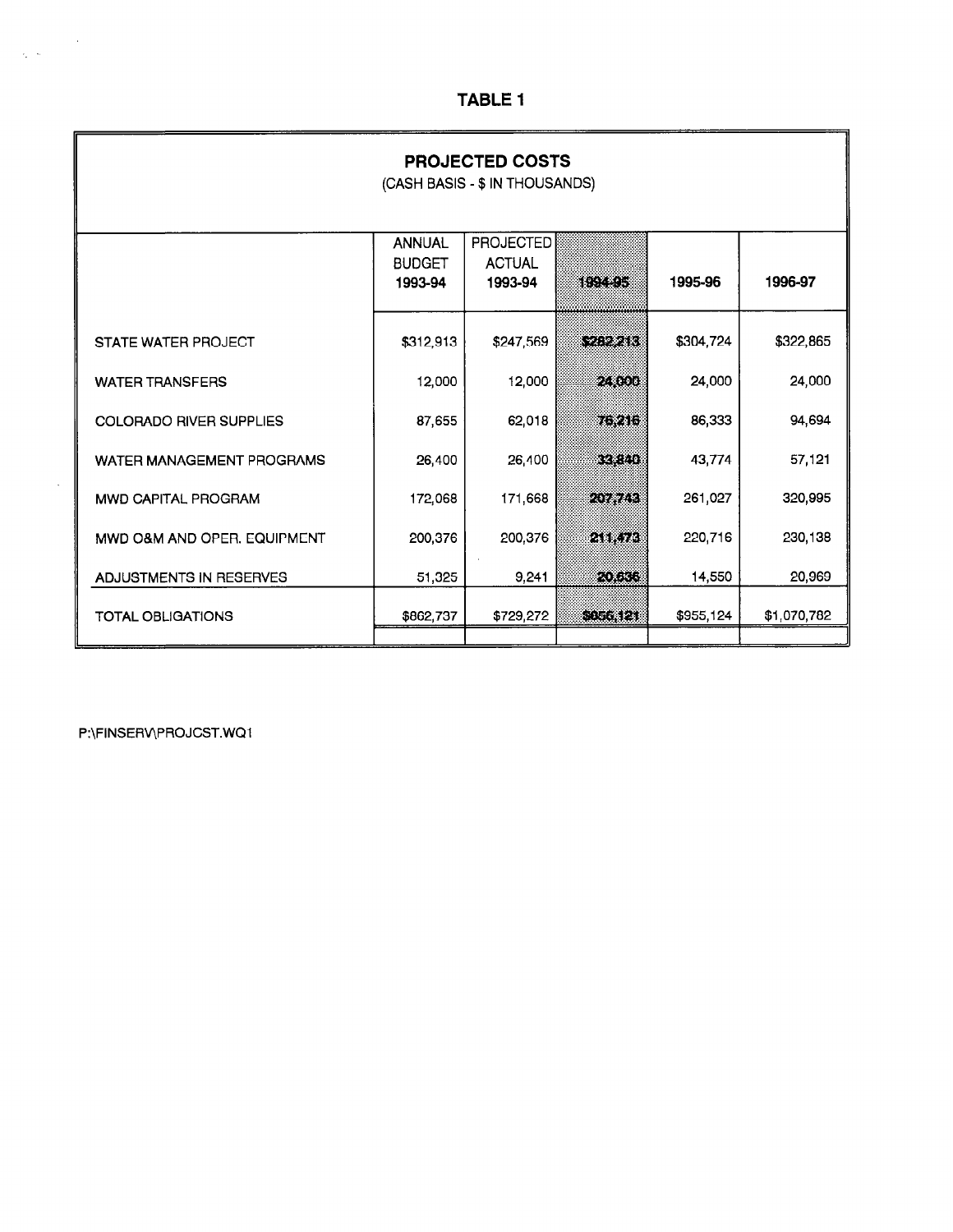# TABLE 2

 $\mathcal{L}$ 

| RECOMMENDED REVENUE STRUCTURE<br><b>PROJECTED RECEIPTS</b><br>(CASH BASIS-\$ IN THOUSANDS) |                                           |                                              |          |           |             |
|--------------------------------------------------------------------------------------------|-------------------------------------------|----------------------------------------------|----------|-----------|-------------|
|                                                                                            | <b>ANNUAL</b><br><b>BUDGET</b><br>1993-94 | <b>PROJECTED</b><br><b>ACTUAL</b><br>1993-94 | 199995   | 1995-96   | 1996-97     |
| <b>WATER SALES</b>                                                                         | \$595,237                                 | \$587,000                                    | \$654721 | \$717,719 | \$758,818   |
| <b>TAXES</b>                                                                               | 90,000                                    | 84,000                                       | 9K.EJ    | 94,090    | 96,913      |
| <b>WATER STANDBY CHARGES</b>                                                               | 50,000                                    | 50,000                                       | 5100     | 0         | o           |
| READINESS TO SERVE CHARGE                                                                  | 0                                         | 0                                            | O.       | 66,165    | 86,601      |
| CONNECTION MAINTENANCE CHARGE                                                              | 0                                         | 0                                            | Ø,       | 7,000     | 7,000       |
| <b>INTEREST ON INVESTMENTS</b>                                                             | 20,000                                    | 20,000                                       | 22,000   | 24,000    | 25,000      |
| <b>POWER RECOVERIES</b>                                                                    | 19,000                                    | 21,000                                       | 22.300   | 25,000    | 25,000      |
| <b>MISCELLANEOUS</b>                                                                       | 750                                       | 900                                          | 760      | 750       | 750         |
| <b>TOTAL RECEIPTS</b>                                                                      | 774,987                                   | 762,900                                      | 83004    | 934,724   | 1,000,082   |
| PROJECTED USE OF<br><b>STABILIZATION FUNDS</b>                                             | 87,750                                    | (33, 628)                                    | TK O     | 20,400    | 70,700      |
| <b>TOTAL USE OF FUNDS</b>                                                                  | \$862,737                                 | \$729,272                                    | GEORGI   | \$955,124 | \$1,070,782 |

NET WATER REVENUE REQUIREMENT **A CONSTRUCTER SETTING SOLUTION** \$654.2 MILLION

 $\mathcal{A}$ 

P:\FlNSERv\PROJCST.WQl

 $\label{eq:2} \frac{1}{2\sqrt{N}}\sum_{i=1}^N\frac{1}{N_i}$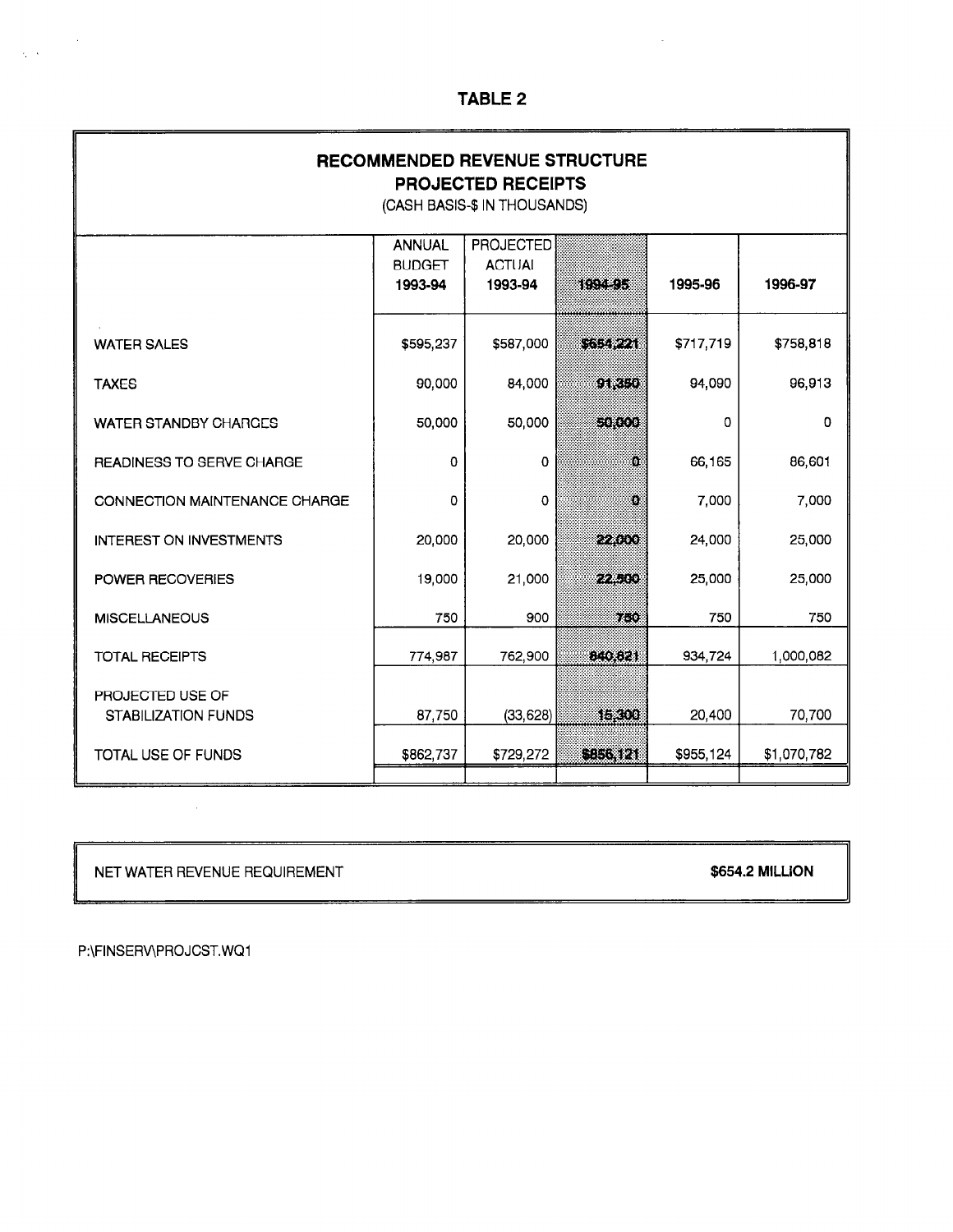# ESTIMATED RETAIL EFFECT OF A \$17 PER ACRE-FOOT MWD WATER RATE INCREASE AND A \$10 PER ACRE-FOOT INCREASE IN THE WATER TREATMENT SURCHAGE

|                              | PERCENT OF WATER          |                          |  |
|------------------------------|---------------------------|--------------------------|--|
|                              | <b>SUPPLY</b>             | <b>INCREASED COST TO</b> |  |
|                              | <b>NORMALLY PURCHASED</b> | <b>AVERAGE HOUSEHOLD</b> |  |
| <b>MEMBER AGENCY</b>         | <b>FROM MWD</b>           | <b>PER MONTH</b>         |  |
|                              |                           |                          |  |
| <b>AVERAGE FOR ALL</b>       |                           |                          |  |
| <b>MEMBER AGENCIES</b>       | 50%                       | \$0.56                   |  |
| <b>LOS ANGELES COUNTY</b>    |                           |                          |  |
| Beverly Hills                | 100%                      | \$1.13                   |  |
| Burbank                      | 100%                      | \$1.13                   |  |
| Central Basin                | 36%                       | \$0.41                   |  |
| Compton                      | 53%                       | \$0.60                   |  |
| Foothill MWD                 | 60%                       | \$0.68                   |  |
| Glendale                     | 80%                       | \$0.90                   |  |
| Las Virgenes                 | 100%                      | \$1.13                   |  |
| Long Beach                   | 60%                       | \$0.68                   |  |
| Los Angeles                  | 46%                       | \$0.52                   |  |
| Pasadena                     | 60%                       | \$0.68                   |  |
| San Fernando                 | 25%                       | \$0.28                   |  |
| San Marino                   | 10%                       | \$0.11                   |  |
| Santa Monica                 | 50%                       | \$0.56                   |  |
| Three Valleys                | 60%                       | \$0.68                   |  |
| Torrance                     | 85%                       | \$0.96                   |  |
| Upper San Gabriel            | 5%                        | \$0.06                   |  |
| West Basin                   | 80%                       | \$0.90                   |  |
| <b>ORANGE COUNTY</b>         |                           |                          |  |
| Anaheim                      | 30%                       | \$0.34                   |  |
| Coastal                      | 98%                       | \$1.10                   |  |
| Fullerton                    | 30%                       | \$0.34                   |  |
| Santa Ana                    | 30%                       | \$0.34                   |  |
| MWD of Orange Co.            | 60%                       | \$0.68                   |  |
| <b>RIVERSIDE COUNTY</b>      |                           |                          |  |
| Eastern MWD                  | 80%                       | \$0.90                   |  |
| Western MWD                  | 24%                       | \$0.27                   |  |
| <b>SAN BERNARDINO COUNTY</b> |                           |                          |  |
| Chino Basin MWD              | 30%                       | \$0.34                   |  |
| <b>SAN DIEGO COUNTY</b>      |                           |                          |  |
| San Diego CWA                | 90%                       | \$1.01                   |  |
|                              |                           |                          |  |
| <b>VENTURA COUNTY</b>        |                           |                          |  |
| Calleguas MWD                | 76%                       | \$0.86                   |  |
|                              |                           |                          |  |